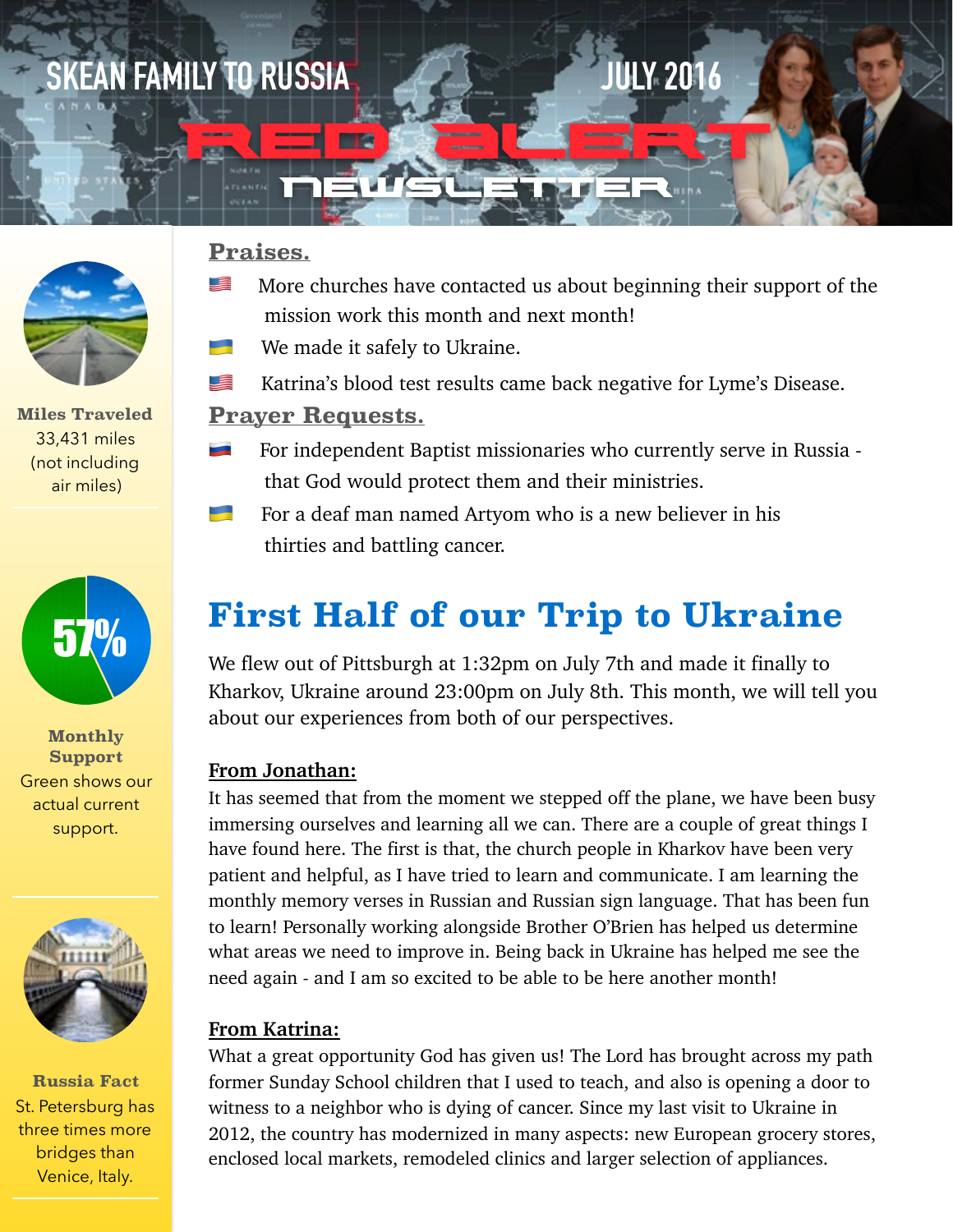### **Adventures in Ukraine**



We flew out to Ukraine on July 7th. This was Vivian's first international flight and thankfully the seat next to us was one of the only open seats on our full flight! (Pittsburgh, PA)



The day after we arrived, we were involved in the work done around the church and the distributing of tracts to the neighbors.

(Kharkov, Ukraine)



Finally, Grandpa O'Brien in Ukraine gets to spend time with his granddaughter Vivian. Special times like these are priceless. We are glad that we have pictures to help her remember.



Undercover "police" flashed fake badges and hauled off this "shoplifter" from this mafia-controlled shopping mall. Corruption is rampant in Kharkov, Ukraine.



One of the publications that are distributed is the "Мaяк" (lighthouse) newspaper. Since Russian and Ukrainian people love to read, it is a great witnessing tool. Here we are stamping each copy for Saturday.



Katrina taught the children in Sunday School. It helps to already know the Russian language. I am so thankful to have a wife that can hit the ground running!

(Kharkov, Ukraine)

#### **Ukraine Missions Trip**

**07 July - 25 August pray we will be a blessing pray for souls**